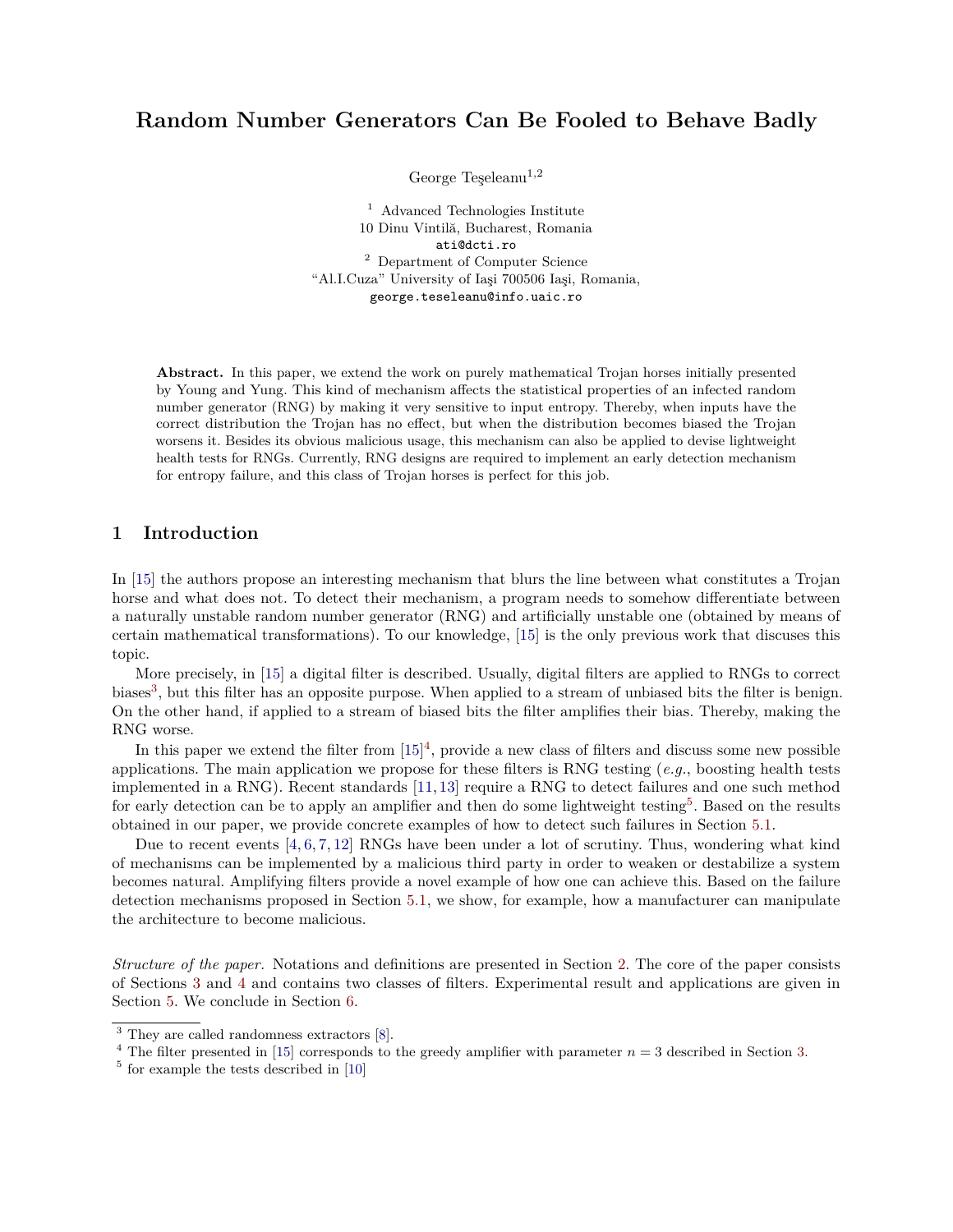### <span id="page-1-0"></span>**2 Preliminaries**

Throughout the paper, we consider binary strings of length *n* composed of *independent and identically* distributed (i.i.d.) bits generated by a RNG. By  $0<sup>n</sup>$  and  $1<sup>n</sup>$  we understand the all zero and the all one strings. Also, for figures we use the standard representation of the x-axis and y-axis.

Let  $0 \leq \varepsilon \leq \frac{1}{2}$  be a real number and *b* a random bit. Then, without loss of generality, we denote the probability of  $b = 0$  by  $P_0 = \frac{1}{2} - \varepsilon$  and of  $b = 1$  by  $P_1 = \frac{1}{2} + \varepsilon$ . We will refer to  $\varepsilon$  as bias. The complement rule states that  $P_1 = 1 - P_0$ . Let  $P(a)$  be the probability of a random string being a. Then for any  $A \subseteq \mathbb{Z}_2^n$ we denote by  $P(A) = \sum_{a \in A} P(a)$ .

Let *u* be a binary string and  $A \subseteq \mathbb{Z}_2^n$ . Then  $w(u)$  denotes the hamming weight of *u* and  $w(A)$  the set  $\{w(a) \mid a \in A\}$ . Note that since we are working with i.i.d. bits, for any  $u, v \in \mathbb{Z}_2^n$  such that  $w(u) = w(v)$ , the equality  $P(u) = P(v)$  holds. Thus, from a probabilistic point of view, it does not matter which element of the set  $\{u \in A \mid w(u) = k\}$  we choose to work with.

The element  $min(A)$   $(max(A))$  is the smallest (biggest) integer of the set *A*, while  $min_w(A)$   $(max_w(A))$  is an element from *A* that has the smallest (biggest) hamming weight. We say that a pair of sets  $(S_0, S_1)$  is an equal partition of the set *S* if the following hold:  $S = S_1 \cup S_2$ ,  $S_1 \cap S_2 = \emptyset$  and  $|S_1| = |S_2|$ .

To ease description, we use the notation  $C_k^n$  to denote binomial coefficients. Pascal's identity states that  $C_k^n = C_k^{n-1} + C_{k-1}^{n-1}$ , where  $1 \leq k \leq n$ . Note that  $|\{u \in \mathbb{Z}_2^n \mid w(u) = k\}| = C_k^n$ .

In this paper, we consider a digital filter to be a mapping from  $\mathbb{Z}_2^n$  to  $\mathbb{Z}_2$ . If we continuously apply a filter to data generated by a  $RNG^6$  $RNG^6$ , then three types of filters arise:

- **–** bias amplifier the output data has a bigger bias than the input data;
- **–** neutral filter the output data has the the same bias as the input data;
- **–** bias corrector[7](#page-1-3) the output data has a smaller bias than the input data.

Let  $(S_0, S_1)$  be an equal partition of a set *S*. Let *D* be a digital filter such that it maps  $S_0$  and  $S_1$  to 0 and 1, respectively (see Table [1\)](#page-1-4). Also, let  $\varepsilon_D$  be the output bias of *D*. We say that a bias amplifier is maximal if  $\varepsilon_D$  is maximal over all the equal partitions of  $\mathbb{Z}_2^n$ . To compare bias amplifiers we measure the distance between  $P(S_1)$  and  $P(S_0)$ .

**Table 1.** Conversion table.

| '' |  |
|----|--|
|    |  |

<span id="page-1-4"></span>Before stating our results, some restrictions are needed. If the input bits are unbiased (*i.e.*  $P_0 = \frac{1}{2}$ ) or have a maximum bias (*i.e.*  $P_0 = 0$  or  $P_1 = 0$ ) we require the filter to maintain the original bias. If one replaces a bias corrector with a bias amplifier, the amplifier must behave as the corrector when the RNG has bias 0 or  $\frac{1}{2}$ . The last requirement is that the filter amplifies the bias in the direction that it already is. Without loss of generality, we assume that the bias is towards 1.

### <span id="page-1-1"></span>**3 Greedy Bias Amplifiers**

In this section we generalize and improve the bias amplifier described in [\[15\]](#page-14-0). We first present a neutral filter and based on it we develop a maximal bias amplifier. We can easily transform one into the other by changing the conversion table.

<span id="page-1-5"></span>**Lemma 1.** Let  $S_0 = \{u \in \mathbb{Z}_2^n \mid u = 0 | v, v \in \mathbb{Z}_2^{n-1}\}$  and  $S_1 = \{u \in \mathbb{Z}_2^n \mid u = 1 | v, v \in \mathbb{Z}_2^{n-1}\}$ . Then  $P(S_0) = P_0$  *and*  $P(S_1) = P_1$ *.* 

<span id="page-1-2"></span> $^6$  Note that except for  $n=1$  the bit rate of the RNG will drop.

<span id="page-1-3"></span><sup>7</sup> We prefer to use this notion instead of randomness extractor, because it simplifies our framework.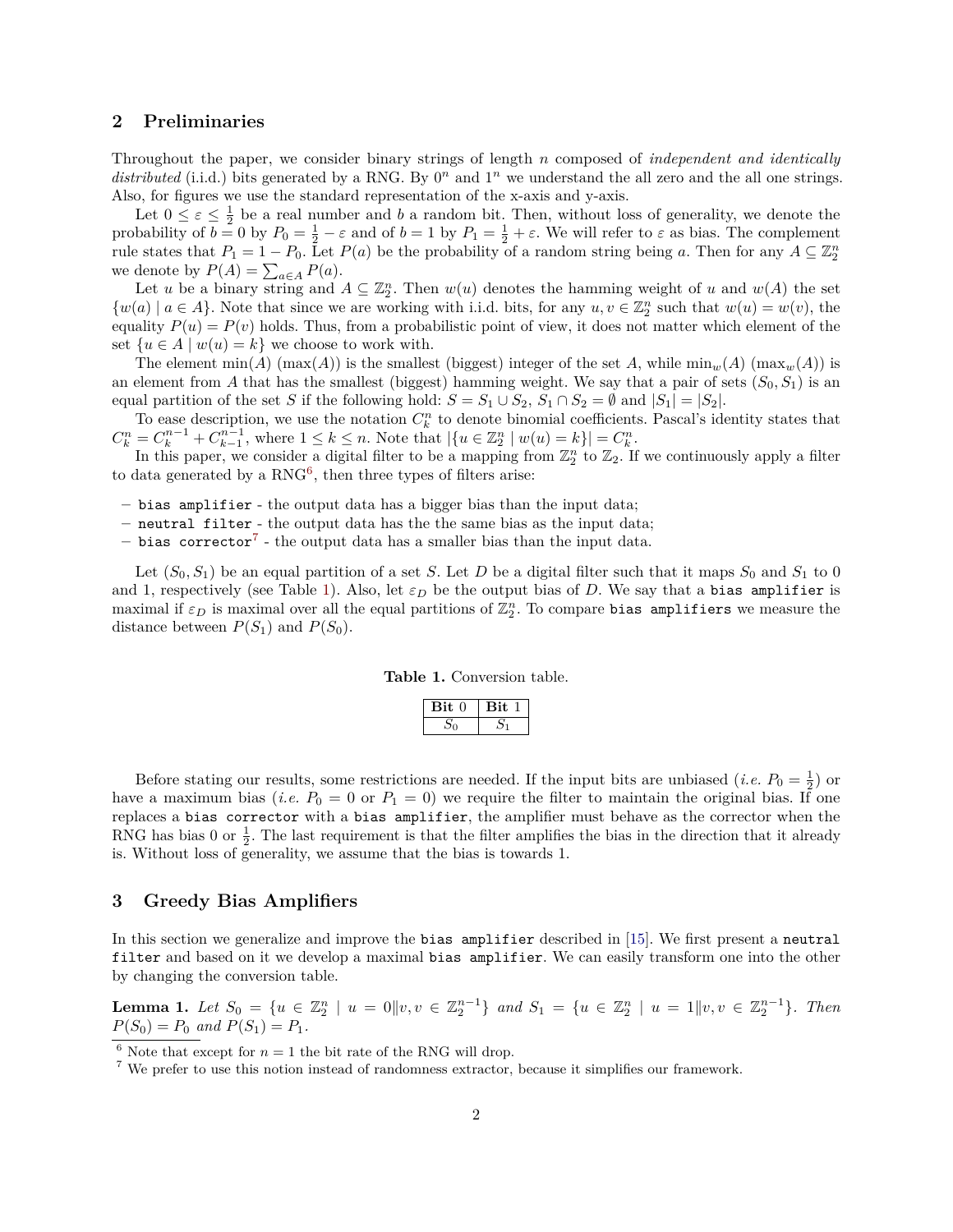*Proof.* Since we are working with i.i.d. random bits the following holds

$$
P(S_0) = \sum_{v \in \mathbb{Z}_2^{n-1}} P(0||v) = \sum_{v \in \mathbb{Z}_2^{n-1}} P_0 P(v) = P_0 \sum_{v \in \mathbb{Z}_2^{n-1}} P(v) = P_0.
$$

Similarly, we obtain  $P(S_1) = P_1$ .

Using Lemma [1](#page-1-5) we can devise a neutral filter  $N$  by mapping all the elements of  $S_0$  and  $S_1$  to 0 and 1, respectively. Starting from the equal partition (*S*0*, S*1) (Lemma [1\)](#page-1-5), using a greedy algorithm (Algorithm [1\)](#page-2-0), we devise a new equal partition that serves as the core of a maximal bias amplifier.

#### **Algorithm 1.**

**Input:** An integer *n* **Output:** An equal partition of  $\mathbb{Z}_2^n$ **1** Set  $S_0 = \{u \in \mathbb{Z}_2^n \mid u = 0 \mid v, v \in \mathbb{Z}_2^{n-1}\}\$  and  $S_1 = \{u \in \mathbb{Z}_2^n \mid u = 1 \mid v, v \in \mathbb{Z}_2^{n-1}\}\$ **2** Set  $\alpha = \max_w(S_0)$  and  $\beta = \min_w(S_1)$ **3 while**  $w(\alpha) < w(\beta)$  **do 4**  $\Big\{ \text{Set } S_0 = (S_0 \setminus \{ \alpha \}) \cup \{ \beta \} \text{ and } S_1 = (S_1 \setminus \{ \beta \}) \cup \{ \alpha \} \Big\}$ **5** Update  $\alpha = \max_w(S_0)$  and  $\beta = \min_w(S_1)$ **<sup>6</sup> end**  $\tau$  **return**  $(S_0, S_1)$ 

<span id="page-2-2"></span><span id="page-2-0"></span>**Lemma 2.** Let *k* be a positive integer and let  $(S_0, S_1)$  be the output of Algorithm [1.](#page-2-0) Then the following *properties hold*

- 1. If  $n = 2k + 1$  then  $S_0 = \{u \mid 0 \le w(u) \le k\}$  and  $S_1 = \{u \mid k+1 \le w(u) \le n\}$ . Also,  $P(S_0) =$  $\sum_{i=0}^{k} C_i^n (P_0)^{n-i} (P_1)^i$  and  $P(S_1) = \sum_{i=0}^{k} C_i^n (P_0)^i (P_1)^{n-i}$ .
- 2. If  $n = 2k$  then  $S_0 = \{u \mid 0 \le w(u) \le k 1\} \cup T_0$  and  $S_1 = \{u \mid k + 1 \le w(u) \le n\} \cup T_1$ , where  $(T_0, T_1)$ is an equal partition of  $\{u \in \mathbb{Z}_2^n \mid w(u) = k\}$ . Also,  $P(S_0) = \sum_{i=0}^{k-1} C_i^n (P_0)^{n-i} (P_1)^i + \frac{C_k^n}{2} (P_0 P_1)^k$  and  $P(S_1) = \sum_{i=0}^{k-1} C_i^n (P_0)^i (P_1)^{n-i} + \frac{C_k^n}{2} (P_0 P_1)^k$ . *3. If*  $\varepsilon = 0$  *then*  $P(S_0) = P(S_1) = \frac{1}{2}$  *and if*  $\varepsilon = \frac{1}{2}$  *then*  $P(S_0) = 0$  *and*  $P(S_1) = 1$ *.*

<span id="page-2-1"></span>*Proof.* During the while loop Algorithm [1](#page-2-0) swaps the elements whose weight is written in Column 2, Table [2](#page-2-1) with the elements that have their weight written in Column 3, Table [2.](#page-2-1)

| Number of switches | Weight of $S_0$ elements | Weight of $S_1$ elements |
|--------------------|--------------------------|--------------------------|
| $\bigcap_{n=1}$    | $n-1$                    |                          |
| $C_0^{n-1}$        | $n-2$                    |                          |
|                    | .                        |                          |
| $C_{i-1}^{n-1}$    | $n-i$                    |                          |
|                    | $\cdots$                 |                          |

**Table 2.** Operations performed during the while loop.

The while loop ends when  $w(\alpha) \geq w(\beta)$ . According to Table [2,](#page-2-1) this is equivalent with  $n - i \geq i$ . When  $n = 2k + 1$  we obtain that the while loop stops when  $i \leq k + 1$ . When  $n = 2k$  the loop stops when  $i \leq k$ . Thus, we obtain the sets  $S_0$  and  $S_1$ . The probabilities  $P(S_0)$  and  $P(S_1)$  are a direct consequence of the structure of the sets and the fact that  $C_k^n = C_{n-i}^n$ . The last item is simply a matter of computation.  $\square$ 

In Table [3](#page-3-0) we present all the possible partitions of  $\mathbb{Z}_2^3$ . We mapped these partitions to 0 and 1 in such a way that  $P_1 > \frac{1}{2}$ . Note that bias amplification happens only for the partition presented in the first entry of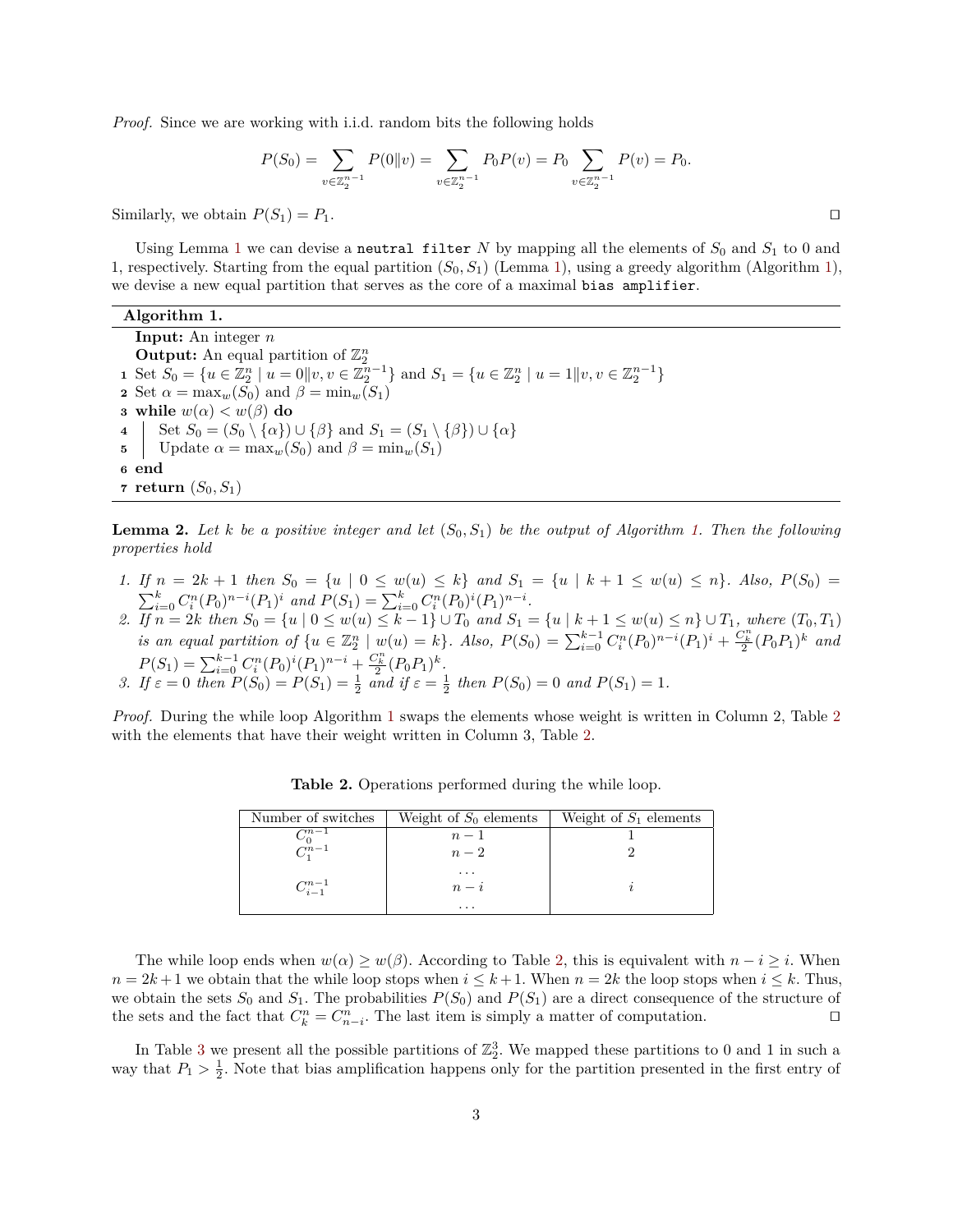the table<sup>[8](#page-3-1)</sup>. This is not true in general. For example, when  $n = 5$ , we obtain another bias amplifier if we map the set  $S_1' = (S_1 \setminus \{11100\}) \cup \{11000\}^9$  $S_1' = (S_1 \setminus \{11100\}) \cup \{11000\}^9$  and  $S_0' = \mathbb{Z}_2^5 \setminus S_1'$  to 1 and 0. We will now prove that  $(S_0', S_1')$  is the basis of an amplifier. Note that  $P(S'_1) = \frac{1}{2} + \frac{7}{4}\varepsilon - 4\varepsilon^3 + 4\varepsilon^5$ . Thus, we have

$$
P(S'_1) - P_1 = \frac{\varepsilon}{4} \left( 16\varepsilon^4 - 16\varepsilon^2 + 3 \right) > 0,
$$

which is equivalent with

<span id="page-3-3"></span>
$$
16t^2 - 16t + 3 > 0,\t\t(1)
$$

where  $t = \varepsilon^2$ . Equation [\(1\)](#page-3-3) has two solution  $t_1 = \frac{1}{4}$  and  $t_2 = \frac{3}{4}$ . Thus, the sign of the quadratic function is negative only when  $\frac{1}{4} < t < \frac{3}{4}$ . By taking into account the complement rule and that  $0 < \varepsilon < \frac{1}{2}$ , we obtain an amplifier by converting  $(S_0^j, S_1')$  to  $(0, 1)$ .

<span id="page-3-0"></span>

| $\mathbf{Bit} 0$      | Bit 1                      | $P_1$                                                                    | Corrector                       | Amplifier                       |
|-----------------------|----------------------------|--------------------------------------------------------------------------|---------------------------------|---------------------------------|
| 000 & 001 & 010 & 100 | 111 & 110 & 101 & 011      | $\frac{1}{2} + \frac{3}{2}\varepsilon - 2\varepsilon^3$                  |                                 | $0 < \varepsilon < \frac{1}{2}$ |
| 000 & 001 & 010 & 011 | $111 \& 110 \& 101 \& 100$ | $rac{1}{2} + \varepsilon$                                                |                                 |                                 |
| 000 & 001 & 101 & 011 | $111 \& 110 \& 010 \& 100$ | $\frac{1}{2} + \frac{1}{2}\varepsilon + 2\varepsilon^3$                  | $0 < \varepsilon < \frac{1}{2}$ |                                 |
| 000 & 110 & 101 & 011 | 111 & 001 & 010 & 100      | $\frac{1}{2}+4\varepsilon^3$                                             | $0 < \varepsilon < \frac{1}{2}$ |                                 |
| 000 & 001 & 010 & 111 | 100 & 110 & 101 & 011      | $\frac{1}{2} + \frac{1}{2}\varepsilon + 2\varepsilon^2 - 2\varepsilon^3$ | $0 < \varepsilon < \frac{1}{2}$ |                                 |
| 011 & 110 & 010 & 100 | 000 & 001 & 101 & 111      | $\frac{1}{2}+2\varepsilon^2$                                             | $0 < \varepsilon < \frac{1}{2}$ |                                 |
| 011 & 001 & 010 & 100 | 000 & 110 & 101 & 111      | $\frac{1}{2} + \frac{1}{2}\varepsilon + 2\varepsilon^2 - 2\varepsilon^3$ | $0 < \varepsilon < \frac{1}{2}$ |                                 |
|                       |                            |                                                                          |                                 |                                 |

**Table 3.** Trigraph conversion table.

**Lemma 3.** Let  $(S_0, S_1)$  be the output of Algorithm [1.](#page-2-0) If we map all the elements of  $S_0$  and  $S_1$  to 0 and 1, *respectively, then we obtain a maximal* bias amplifier *G.*

*Proof.* According to Lemma [2](#page-2-2) all the lowest and highest probability elements are in *S*<sup>0</sup> and *S*1, respectively. Thus, the statement is true.  $\Box$ 

<span id="page-3-4"></span>**Lemma 4.** Let  $(S_0^n, S_1^n)$  $(S_0^n, S_1^n)$  $(S_0^n, S_1^n)$  be the output of Algorithm 1 for  $n = 2k + 1$ . Then the following hold

*1.*  $P(S_0^n) = P(S_0^{n+1})$  and  $P(S_1^n) = P(S_1^{n+1})$ *.* 2.  $P(S_0^n) - P(S_0^{n+2}) = P(S_1^{n+2}) - P(S_1^n) = 2\varepsilon C_k^n (P_0 P_1)^{k+1}$ . 3.  $P(S_0^n) > P(S_0^{n+2})$  and  $P(S_1^n) < P(S_1^{n+2})$ .  $4. P(S_1^n) - P(S_0^n) < P(S_1^{n+2}) - P(S_0^{n+2}).$ 

*Proof.* We prove the first statement using induction. When  $k = 1$  we have  $S_0^1 = \{0\}, S_1^1 = \{1\}, S_0^2 = \{00, 01\}$ and  $S_1^2 = \{10, 11\}$ . Using Lemma [1,](#page-1-5) we obtain  $P(S_0^1) = P_0 = P(S_0^2)$  and  $P(S_1^1) = P_1 = P(S_1^2)$ . Thus, proving the statement for the case  $k = 1$ .

<span id="page-3-1"></span> $^8$  The authors of  $[15]$  call it a RNG biasing Trojan horse.

<span id="page-3-2"></span> $9 S_1$  is the set from Lemma [2.](#page-2-2)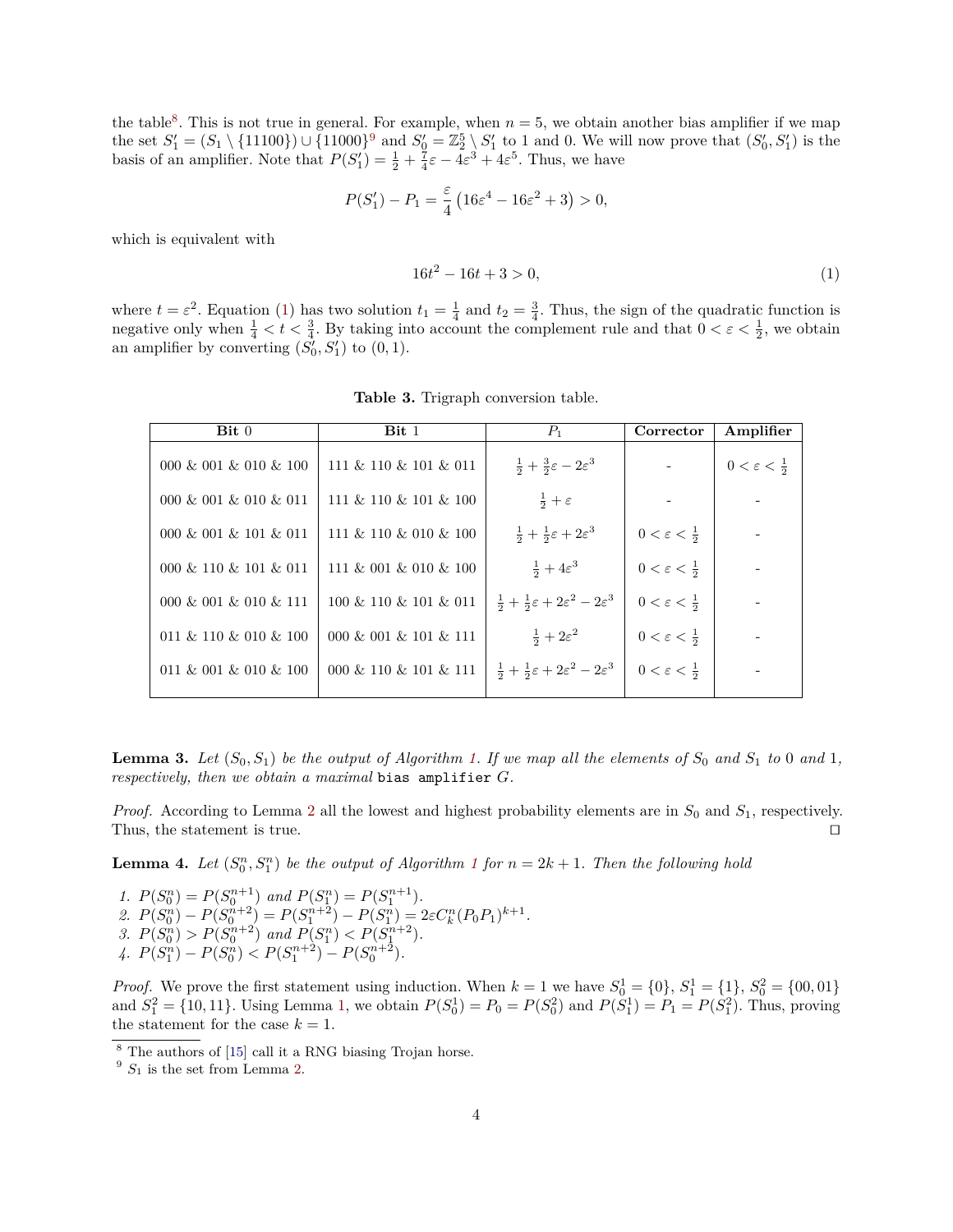We now assume that the statement is true for  $k$  (*i.e.*  $P(S_0^n) = P(S_0^{n+1})$  and  $P(S_1^n) = P(S_1^{n+1})$ ) and we it for  $k + 1$ . Applying Pascal's identity twice to  $P(S_0^{n+2})$  we obtain

<span id="page-4-2"></span><span id="page-4-1"></span><span id="page-4-0"></span>
$$
P(S_0^{n+2}) = \sum_{i=0}^{k+1} C_i^{n+2} (P_0)^{n+2-i} (P_1)^i = (P_0)^{n+2} + (n+2)(P_0)^{n+1} P_1
$$
  
+ 
$$
\sum_{i=2}^{k+1} (C_i^n + 2C_{i-1}^n + C_{i-2}^n)(P_0)^{n+2-i} (P_1)^i.
$$
 (2)

We rewrite Equation [\(2\)](#page-4-0) as a sum of  $S^1, S^2, S^3$  (described next):

$$
S^{1} = (P_{0})^{n+2} + n(P_{0})^{n+1}P_{1} + \sum_{i=2}^{k+1} C_{i}^{n}(P_{0})^{n+2-i}(P_{1})^{i} = (P_{0})^{2}P(S_{0}^{n}) + C_{k+1}^{n}(P_{0})^{n+1-k}(P_{1})^{k+1}, \qquad (3)
$$

$$
S^{2} = 2(P_{0})^{n+1}P_{1} + 2\sum_{i=2}^{k+1}C_{i-1}^{n}(P_{0})^{n+2-i}(P_{1})^{i} = 2\sum_{i=0}^{k}C_{i}^{n}(P_{0})^{n+1-i}(P_{1})^{i+1} = 2P_{0}P_{1}P(S_{0}^{n}),
$$
\n(4)

$$
S^3 = \sum_{i=2}^{k+1} C_{i-2}^n (P_0)^{n+2-i} (P_1)^i = \sum_{i=0}^{k-1} C_i^n (P_0)^{n-i} (P_1)^{i+2} = (P_1)^2 P(S_0^n) - C_k^n (P_0)^{n-k} (P_1)^{k+2}.
$$
 (5)

Reassembling Equations [\(3\)](#page-4-1) to [\(5\)](#page-4-2) we obtain

$$
P(S_0^{n+2}) = P(S_0^n) + C_{k+1}^n (P_0)^{n+1-k} (P_1)^{k+1} - C_k^n (P_0)^{n-k} (P_1)^{k+2} = P(S_0^n) - 2\varepsilon C_k^n (P_0 P_1)^{k+1}.
$$
 (6)

Applying Pascal's identity twice to  $P(S_0^{n+3})$  we obtain

<span id="page-4-6"></span><span id="page-4-4"></span><span id="page-4-3"></span>
$$
P(S_0^{n+3}) = \sum_{i=0}^{k+1} C_i^{n+3} (P_0)^{n+3-i} (P_1)^i + \frac{C_{k+2}^{n+3}}{2} (P_0 P_1)^{k+2} = (P_0)^{n+3} + (n+3)(P_0)^{n+2} P_1
$$
  
+ 
$$
\sum_{i=2}^{k+1} (C_i^{n+1} + 2C_{i-1}^{n+1} + C_{i-2}^{n+1})(P_0)^{n+3-i} (P_1)^i + \frac{C_{k+2}^{n+3}}{2} (P_0 P_1)^{k+2}.
$$
 (7)

Let  $\alpha = \sum_{i=0}^{k} C_i^{n+1} (P_0)^{n+1-i} (P_1)^i$ . We rewrite Equation [\(7\)](#page-4-3) as a sum of  $S^4, S^5, S^6$  (described next):

$$
S^{4} = (P_{0})^{n+3} + (n+1)(P_{0})^{n+2}P_{1} + \sum_{i=2}^{k+1} C_{i}^{n+1}(P_{0})^{n+3-i}(P_{1})^{i} = (P_{0})^{2}\alpha + C_{k+1}^{n+1}(P_{0})^{n+2-k}(P_{1})^{k+1},
$$
 (8)

$$
S^5 = 2(P_0)^{n+2}P_1 + 2\sum_{i=2}^{k+1} C_{i-1}^{n+1}(P_0)^{n+3-i}(P_1)^i = 2\sum_{i=0}^k C_i^{n+1}(P_0)^{n+2-i}(P_1)^{i+1} = 2P_0P_1\alpha,
$$
\n(9)

<span id="page-4-7"></span><span id="page-4-5"></span>
$$
S^6 = \sum_{i=2}^{k+1} C_{i-2}^{n+1}(P_0)^{n+3-i}(P_1)^i = \sum_{i=0}^{k-1} C_i^{n+1}(P_0)^{n+1-i}(P_1)^{i+2} = (P_1)^2 \alpha - C_k^{n+1}(P_0)^{n+1-k}(P_1)^{k+2}.
$$
 (10)

Reassembling Equations [\(8\)](#page-4-4) to [\(10\)](#page-4-5) we obtain

$$
P(S_0^{n+3}) = P(S_0^{n+1}) + C_{k+1}^{n+1}(P_0)^{n+2-k}(P_1)^{k+1} - C_k^{n+1}(P_0)^{n+1-k}(P_1)^{k+2} - \frac{C_{k+1}^{n+1}}{2}(P_0P_1)^{k+1}
$$
(11)  
+ 
$$
\frac{C_{k+2}^{n+3}}{2}(P_0P_1)^{k+2}
$$
  
= 
$$
P(S_0^{n+1}) - C_k^n(P_0P_1)^{k+1} \left\{ \frac{n+1}{k+1} \left[ (P_0)^2 - \frac{1}{2} \right] + P_0P_1 \left[ -\frac{n+1}{k+2} + \frac{(n+1)(n+2)(n+3)}{2(k+1)(k+2)(k+2)} \right] \right\}
$$
  
= 
$$
P(S_0^{n+1}) - C_k^n(P_0P_1)^{k+1} \left\{ 2 \left[ (P_0)^2 - \frac{1}{2} \right] + 2P_0P_1 \right\} = P(S_0^{n+1}) - 2\varepsilon C_k^n(P_0P_1)^{k+1}.
$$
 (11)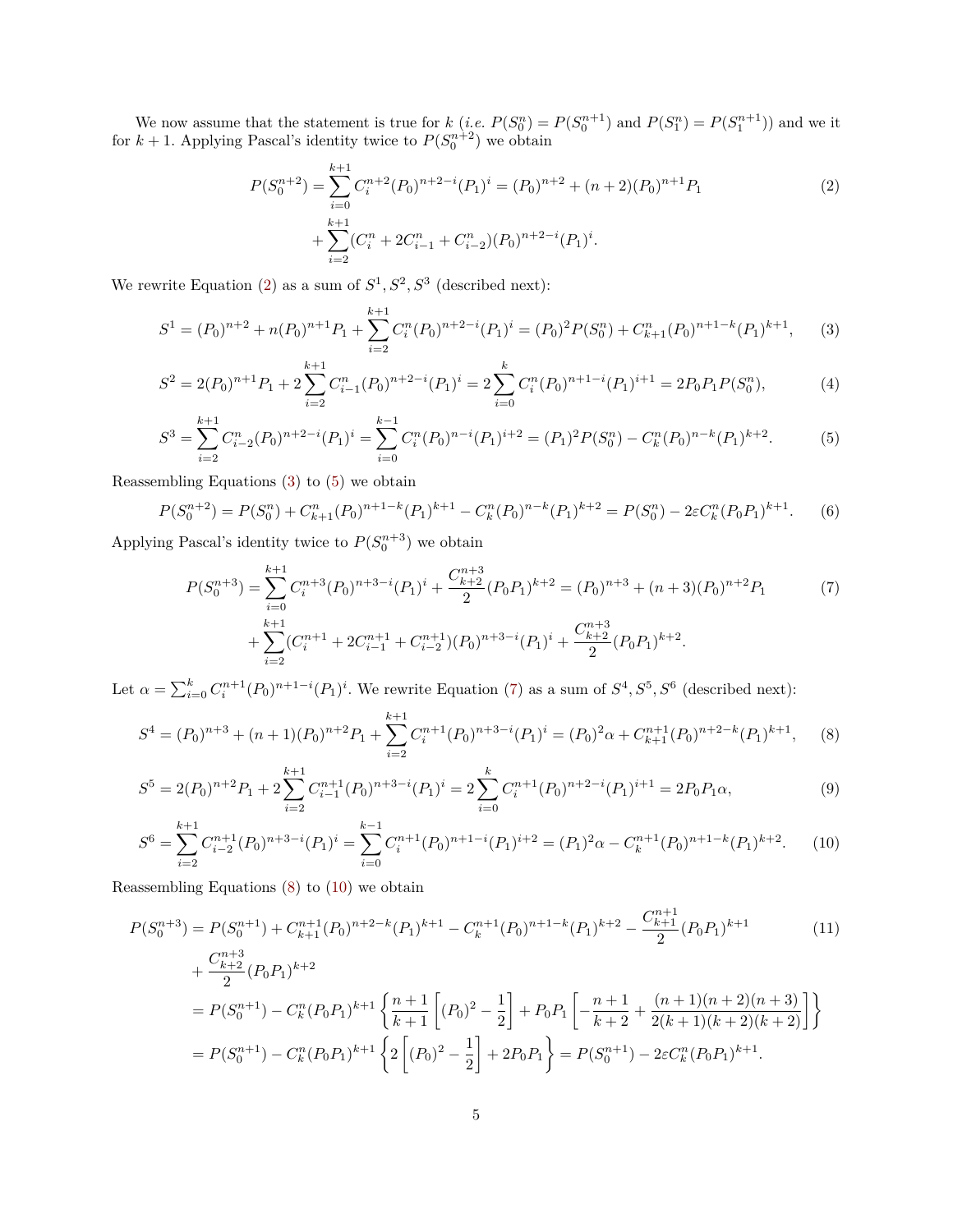Applying the induction step to Equations [\(6\)](#page-4-6) and [\(11\)](#page-4-7) we obtain that  $P(S_0^{n+2}) = P(S_0^{n+3})$ . The following equality is a consequence of the complement rule

$$
P(S_1^{n+2}) = 1 - P(S_0^{n+2}) = 1 - P(S_0^{n+3}) = P(S_1^{n+3}).
$$

This completes the proof the first statement. The remaining statements are a direct consequence of Equation [\(6\)](#page-4-6) and the complement rule.  $\Box$ 

<span id="page-5-2"></span>**Corollary [1](#page-2-0).** Let  $(S_0^n, S_1^n)$  be the output of Algorithm 1 for  $n = 2k + 1$ . Then  $P(S_0^n) - P(S_0^{n+2}) > P(S_0^{n+2}) - P(S_0^n)$  $P(S_0^{n+4})$  *and*  $P(S_1^{n+2}) - P(S_1^n) > P(S_1^{n+4}) - P(S_1^{n+2})$ *.* 

*Proof.* Using Lemma [4](#page-3-4) we obtain that  $P(S_0^n) - P(S_0^{n+2}) > P(S_0^{n+2}) - P(S_0^{n+4})$  is equivalent with  $2\varepsilon C_k^n (P_0 P_1)^{k+1} >$  $2\varepsilon C_{k+1}^{n+2} (P_0 P_1)^{k+2}$ . Rewriting the inequality we obtain

$$
1 > \frac{(2k+2)(2k+3)}{(k+1)(k+2)}P_0P_1.
$$

The proof is concluded by observing that

$$
\frac{(2k+2)(2k+3)}{(k+1)(k+2)}P_0P_1 < 4\left(\frac{1}{4} - \varepsilon^2\right) = 1 - 4\varepsilon^2 \le 1.
$$

 $\Box$ 

Figure [1\(a\)](#page-5-0) and Figure [1\(b\)](#page-5-1) are a graphical representation of Lemma [4](#page-3-4) ( $n \leq 17$  $n \leq 17$  $n \leq 17$ ) and Corollary 1 ( $n \leq 15$ ), respectively. The x-axis represents the original bias  $\epsilon$ , while the y-axis represents  $P(S_1^n)$  (Figure [1\(a\)\)](#page-5-0) and  $P(S_1^{n+2}) - P(S_1^n)$  (Figure [1\(b\)\)](#page-5-1).

<span id="page-5-0"></span>

<span id="page-5-1"></span>**Fig. 1.** Greedy amplifier.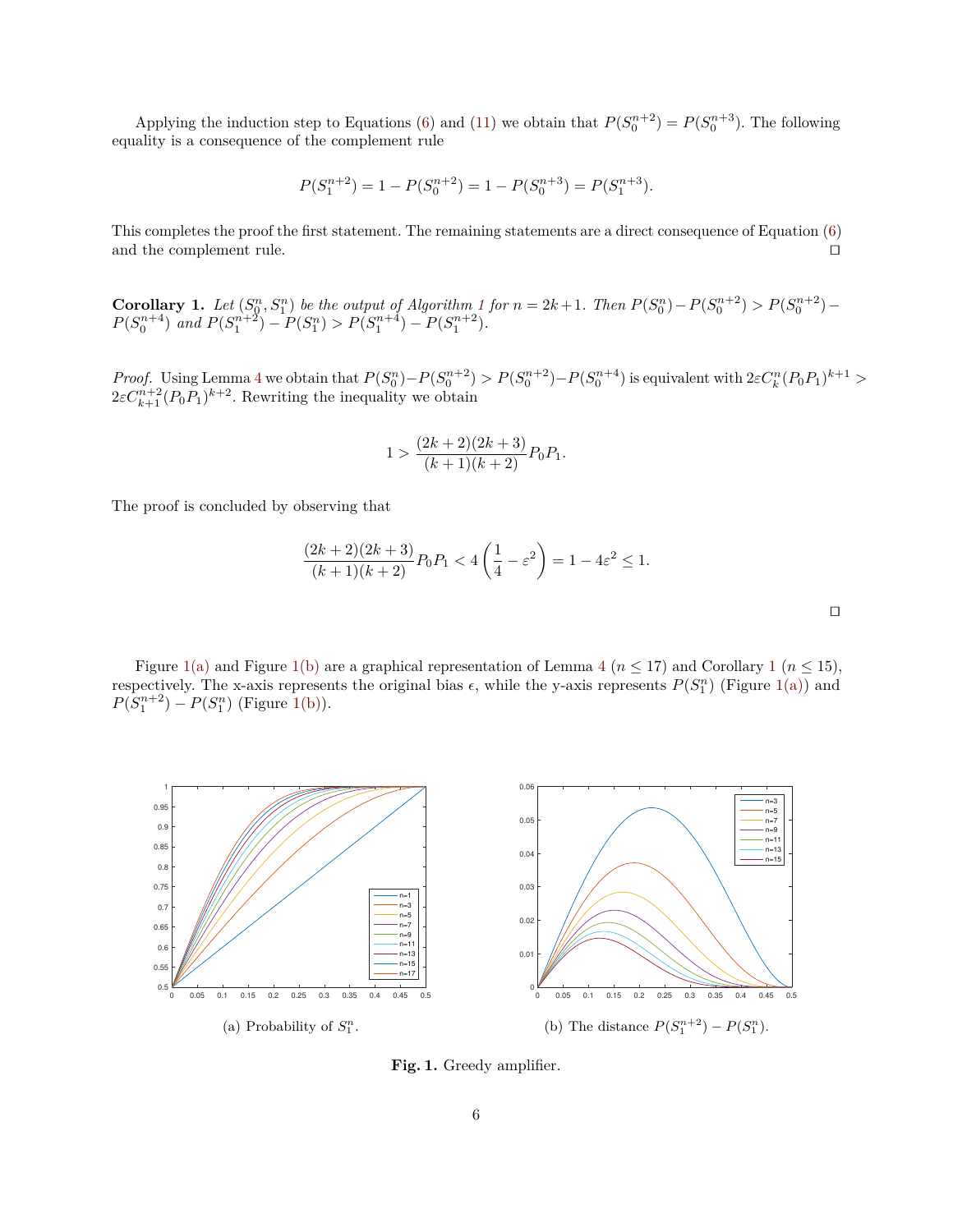| Using the properties stated in Lemmas 2 and 4, we will next describe an equivalent and simplified version |  |  |  |  |  |  |  |
|-----------------------------------------------------------------------------------------------------------|--|--|--|--|--|--|--|
| of Algorithm 1. Note that devising a greedy bias amplifier only makes sense when $n$ is odd.              |  |  |  |  |  |  |  |

| Algorithm 2.                                          |
|-------------------------------------------------------|
| <b>Input:</b> An odd integer $n$                      |
| <b>Output:</b> An equal partition of $\mathbb{Z}_2^n$ |
| 1 Set $S_0 = S_1 = \emptyset$                         |
| <b>2</b> for $i = 0, , 2n - 1$ do                     |
| if $w(i) \leq k$ then<br>3                            |
| $S_0 = S_0 \cup \{i\}$<br>$\overline{\mathbf{4}}$     |
| end<br>5                                              |
| else<br>6                                             |
| 7     $S_1 = S_1 \cup \{i\}$                          |
| 8<br>end                                              |
| end<br>9                                              |
| 10 return $(S_0, S_1)$                                |

#### <span id="page-6-0"></span>**4 Von Neumann Bias Amplifier**

Von Neumann introduced in [\[14\]](#page-14-9) a simple, yet effective method for correcting the bias of a RNG. Each time the RNG generates two random bits  $b_1$  and  $b_2$ , the filter outputs  $b_1$  if and only if  $b_1 \neq b_2$ . It is easy to see that  $P(b_1b_2 = 01) = P(b_1b_2 = 10) = P_0P_1$ . Thus, the bias of the output data is 0. We further generalize Von Neumann's method and explain how to replace it's conversion table in order to obtain a maximal bias amplifier. Through this section we will restrict *n* to be of the form 2*k*, where *k* is a positive integer.

<span id="page-6-1"></span>**Lemma 5.** Let  $V = \{u \in \mathbb{Z}_2^n \mid w(u) = k\}$  and let  $(V_0, V_1)$  be an equal partition of V. Then  $P(V_0) = P(V_1)$  $\frac{C_k^n}{2}(P_0P_1)^k$ .

*Proof.* Since  $(V_0, V_1)$  is an equal partition of *V*, we obtain that  $|V_0| = |V_1| = \frac{|V|}{2} = \frac{C_k^n}{2}$ . Note that  $P(u)$  $(P_0P_1)^k$ , for any  $u \in V$ . Combining these two facts we obtain the statement of the lemma.

Using Lemma [5](#page-6-1) we can devise a corrector filter<sup>[10](#page-6-2)</sup>  $V_c$  by mapping all the elements of  $V_0$  and  $V_1$  to 0 and 1, respectively. In Algorithm [3](#page-6-3) we provide an example of how to generate a pair  $(V_0, V_1)$ .

| Algorithm 3.                                                                   |
|--------------------------------------------------------------------------------|
| <b>Input:</b> An integer $n$                                                   |
| <b>Output:</b> An equal partition of $V$                                       |
| 1 Set $V_0 = V_1 = \emptyset$ and $V = \{u \in \mathbb{Z}_2^n \mid w(u) = k\}$ |
| 2 Set $\alpha = \max(V)$ and $\beta = \min(V)$                                 |
| <b>3</b> for $i = 1, , C_{k}^{n}/2$ do                                         |
| 4   Set $V_0 = V_0 \cup {\{\beta\}}$ and $V_1 = V_1 \cup {\{\alpha\}}$         |
| 5   Update $V = V \setminus {\alpha, \beta}$                                   |
| 6 Set $\alpha = \max(V)$ and $\beta = \min(V)$                                 |
| 7 end                                                                          |
| s return $(V_0, V_1)$                                                          |

<span id="page-6-3"></span>We further show that the probabilities  $V_0$  and  $V_1$  get smaller if we increase *n*. This translates in a lower bit rate if we apply  $V_c$ . Note that increasing *n* does not change the bias of the output data, thus making  $V_c^{11}$  $V_c^{11}$  $V_c^{11}$ useless in practice if used only for correcting biases.

<span id="page-6-5"></span><span id="page-6-2"></span> $10\,$  with the bias of the output data  $0\,$ 

<span id="page-6-4"></span> $^{11}$  for  $n\geq 4$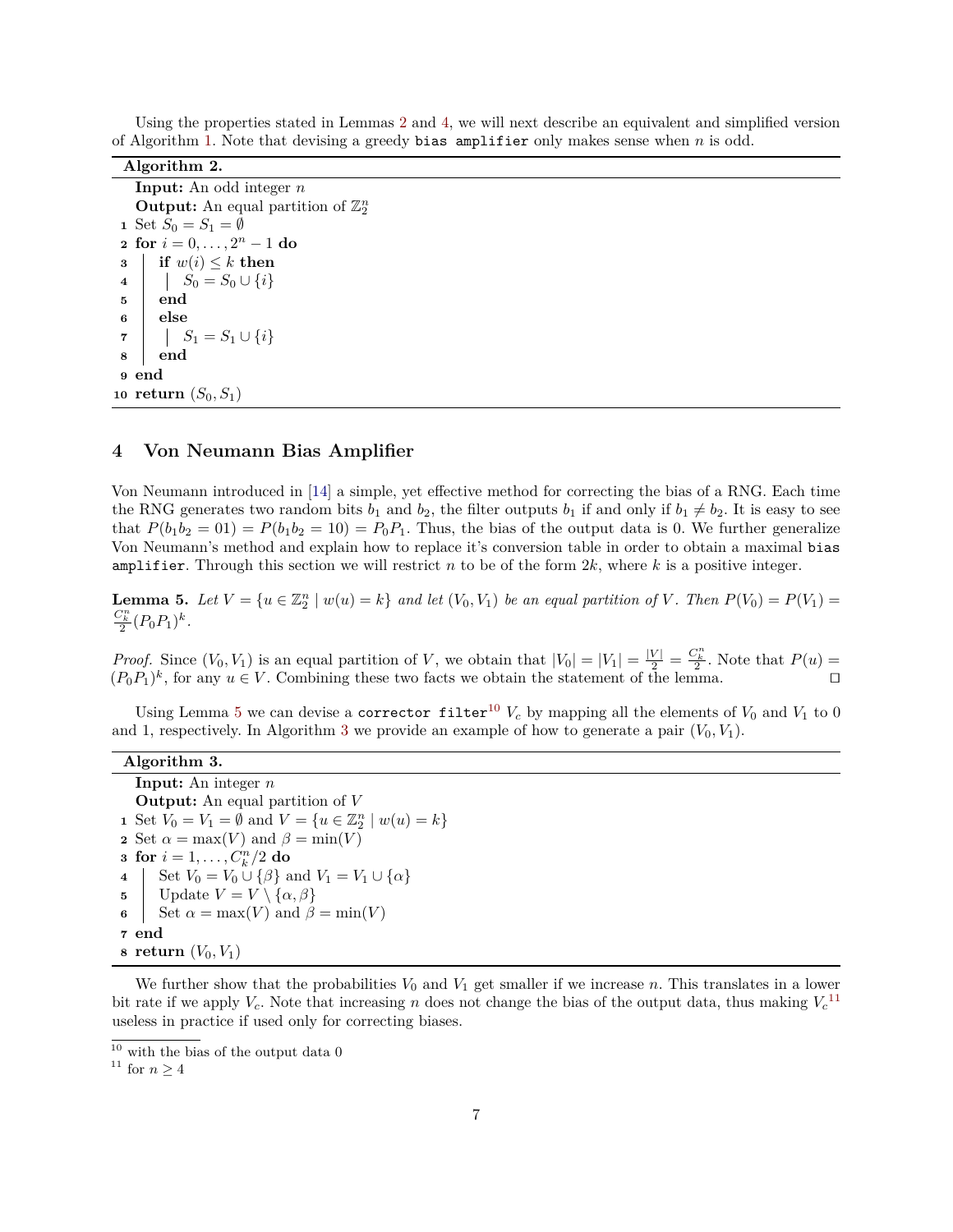**Lemma 6.** Let  $(V_0^n, V_1^n)$  be the output of Algorithm [3](#page-6-3) for  $n = 2k$ . Then  $P(V_0^n) > P(V_0^{n+2})$ . *Proof.* We remark that  $P(V_0^n) > P(V_0^{n+2})$  is equivalent with

$$
1 > \frac{(2k+1)(2k+2)}{(k+1)(k+1)}P_0P_1.
$$

The proof is now similar to Corollary [1](#page-5-2) and thus is omitted.  $\square$ 

Figure [2](#page-7-0) is a graphical representation of Lemma [6](#page-6-5) ( $n \leq 18$ ). The x-axis represents the original bias  $\epsilon$ , while the y-axis represents  $P(V_0^n)$ .



<span id="page-7-0"></span>**Fig. 2.** Probability of  $V_0^n$  and  $V_1^n$ .

Note that when  $P_0 = 0$  or  $P_1 = 0$  we obtain  $P(V_0) = P(V_1) = 0$ . When constructing a bias amplifier *V<sup>a</sup>* we must have the same behavior. Thus, the strings we use to construct *V<sup>a</sup>* need to contain at least a 0 and an 1. When *n* = 2 the only strings that contain 0 and 1 are 01 and 10, but these are the basis for the Von Neumann bias corrector. Hence, when  $n = 2$  there are no bias amplifiers. This leads to the restriction  $n \geq 4$ . We again use a greedy approach (Algorithm [4\)](#page-7-1) and devise a core for  $V_a$ .

| Algorithm 4.                                                                  |
|-------------------------------------------------------------------------------|
| <b>Input:</b> An integer $n$                                                  |
| <b>Output:</b> Two sets $V_0$ and $V_1$                                       |
| 1 Set $V_0 = V_1 = \emptyset$ and $W = \mathbb{Z}_2^n \setminus \{0^n, 1^n\}$ |
| 2 Set $\alpha = \min_w(W)$ and $\beta = \max_w(W)$                            |
| <b>3</b> for $i = 1, , C_k^n/2$ do                                            |
| Set $V_0 = V_0 \cup {\alpha}$ and $V_1 = V_1 \cup {\beta}$<br>$\overline{4}$  |
| Update $W = W \setminus {\alpha, \beta}$<br>5 <sup>5</sup>                    |
| Set $\alpha = \min_w(W)$ and $\beta = \max_w(W)$<br>6                         |
| 7 end                                                                         |
| s return $(V_0, V_1)$                                                         |

<span id="page-7-2"></span><span id="page-7-1"></span>**Lemma 7.** Let x be an integer such that  $\sum_{i=1}^{x} C_i^n < C_k^n/2 < \sum_{i=1}^{x+1} C_i^n$ . Define  $y = C_k^n/2 - \sum_{i=1}^{x} C_i^n$ ,  $W_0 \subset \{u \in \mathbb{Z}_2^n \mid w(u) = x + 1\}, W_1 \subset \{u \in \overline{\mathbb{Z}_2^n} \mid w(u) = n - x - 1\}, \text{ such that } |W_0| = |W_1| = y. \text{ Also, let }$  $(V_0, V_1)$  *be the output of Algorithm [4.](#page-7-1) Then the following properties hold*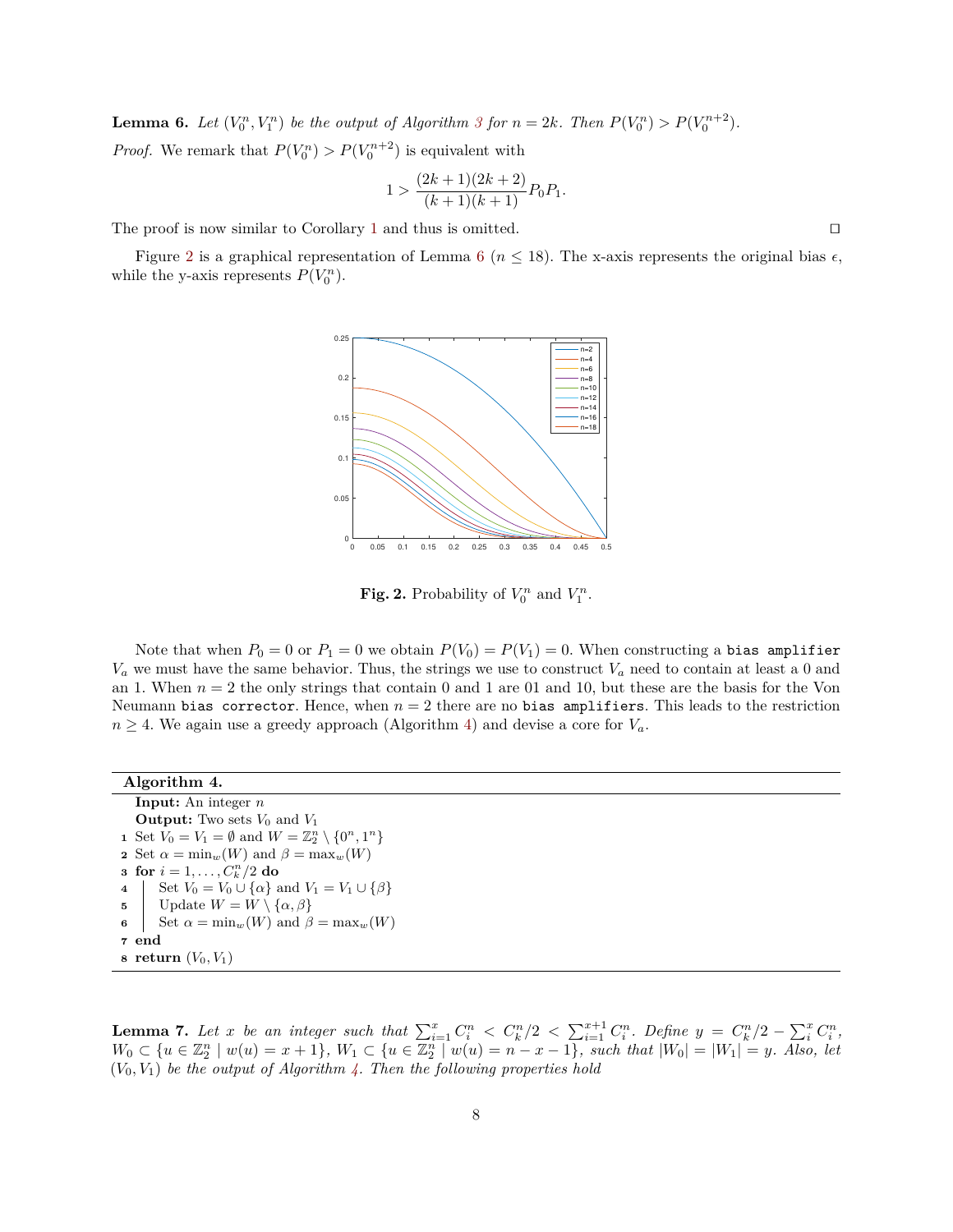*1.*  $V_0 = \{u \mid 1 \le w(u) \le x\}$  ∪  $W_0$  *and*  $V_1 = \{u \mid n - x \le w(u) \le n - 1\}$  ∪  $W_1$ . 2.  $P(V_0) = \sum_{i=1}^{\overline{x}} C_i^n (P_0)^{n-i} (P_1)^i + y(P_0)^{n-x-1} (P_1)^{x+1}$  and  $P(V_1) = \sum_{i=1}^{\overline{x}} C_i^n (P_0)^i (P_1)^{n-i}$  $+y(P_0)^{x+\overline{1}(P_1)}$ <sup>n−*x*−1</sup>.

*3. If*  $\varepsilon = 0$  *then*  $P(S_0) = P(S_1) = \frac{1}{2}$  *and if*  $\varepsilon = \frac{1}{2}$  *then*  $P_0 = 0$  *and*  $P_1 = 1$ *.* 

*Proof.* The proof is a direct consequence of Algorithm [4](#page-7-1) and thus is omitted.  $\square$ 

Figure [3](#page-8-0) is a graphical representation of Lemma [7](#page-7-2) ( $n \leq 18$ ). The x-axis represents the original bias  $\epsilon$ , while the y-axis in Figure [3\(a\)](#page-8-1) and Figure [3\(b\)](#page-8-2) represents  $P(V_0^n)$  and  $P(V_1^n)$ , respectively.

<span id="page-8-1"></span>![](_page_8_Figure_4.jpeg)

<span id="page-8-2"></span><span id="page-8-0"></span>**Fig. 3.** Von Neumann amplifier.

**Lemma 8.** Let  $(V_0, V_1)$  be the output of Algorithm [4.](#page-7-1) If we map all the elements of  $V_0$  and  $V_1$  to 0 and 1, *respectively, then we obtain a maximal* bias amplifier  $V_a$ .

*Proof.* According to Lemma [7](#page-7-2) all the lowest and highest probability elements are in  $V_0$  and  $V_1$ , respectively. Thus, the statement is true.

Unfortunately, due to the nature of *x* and *y*, the best we could do is to heuristically provide a graphical representation of Conjecture [1](#page-8-3) (Figure [4\)](#page-9-2). We could not theoretically prove it in general.

<span id="page-8-3"></span>**Conjecture [1](#page-2-0).** Let n be even,  $(S_0^{n-1}, S_1^{n-1})$  be the output of Algorithm 1 for  $n-1$  and  $(V_0^n, V_1^n)$  be the output of Algorithm [4](#page-7-1) for n. Denote by  $M^n = [P(V_1^n) - P(V_0^n)]/[P(V_1^n) + P(V_0^n)]$ . Then  $M^n < M^{n+2}$  and  $P(S_1^{n-1}) - P(S_0^{n-1}) < M^n$ .

Note that in the case of greedy amplifiers the metric  $[P(S_1^{n-1}) - P(S_0^{n-1})]/[P(S_1^{n-1}) + P(S_0^{n-1})]$  is equal to  $P(S_1^{n-1}) - P(S_0^{n-1})$  $P(S_1^{n-1}) - P(S_0^{n-1})$  $P(S_1^{n-1}) - P(S_0^{n-1})$ . Thus, Conjecture 1 states that the Von Neumann amplifier for a given *n* is better at amplifying  $\varepsilon$  than its greedy counterpart. We chose to state the conjecture such that it is true for all  $n \geq 4$ , but, from Figure [4,](#page-9-2) we can observe that as *n* grows the Von Neumann amplifier becomes better at amplifying  $\epsilon^{12}$  $\epsilon^{12}$  $\epsilon^{12}$ . Note that in Figure [4](#page-9-2) the x-axis represents the original bias  $\epsilon$ , while the y-axis represents the values  $P(S_1^{n-1}) - P(S_0^{n-1})$  (interrupted line) and  $M^n$  (continuous line).

<span id="page-8-4"></span> $\frac{12}{12}$  *e.g* the Von Neumann amplifier for  $n = 8$  is better than the greedy amplifiers for  $n = 3, \ldots, 17$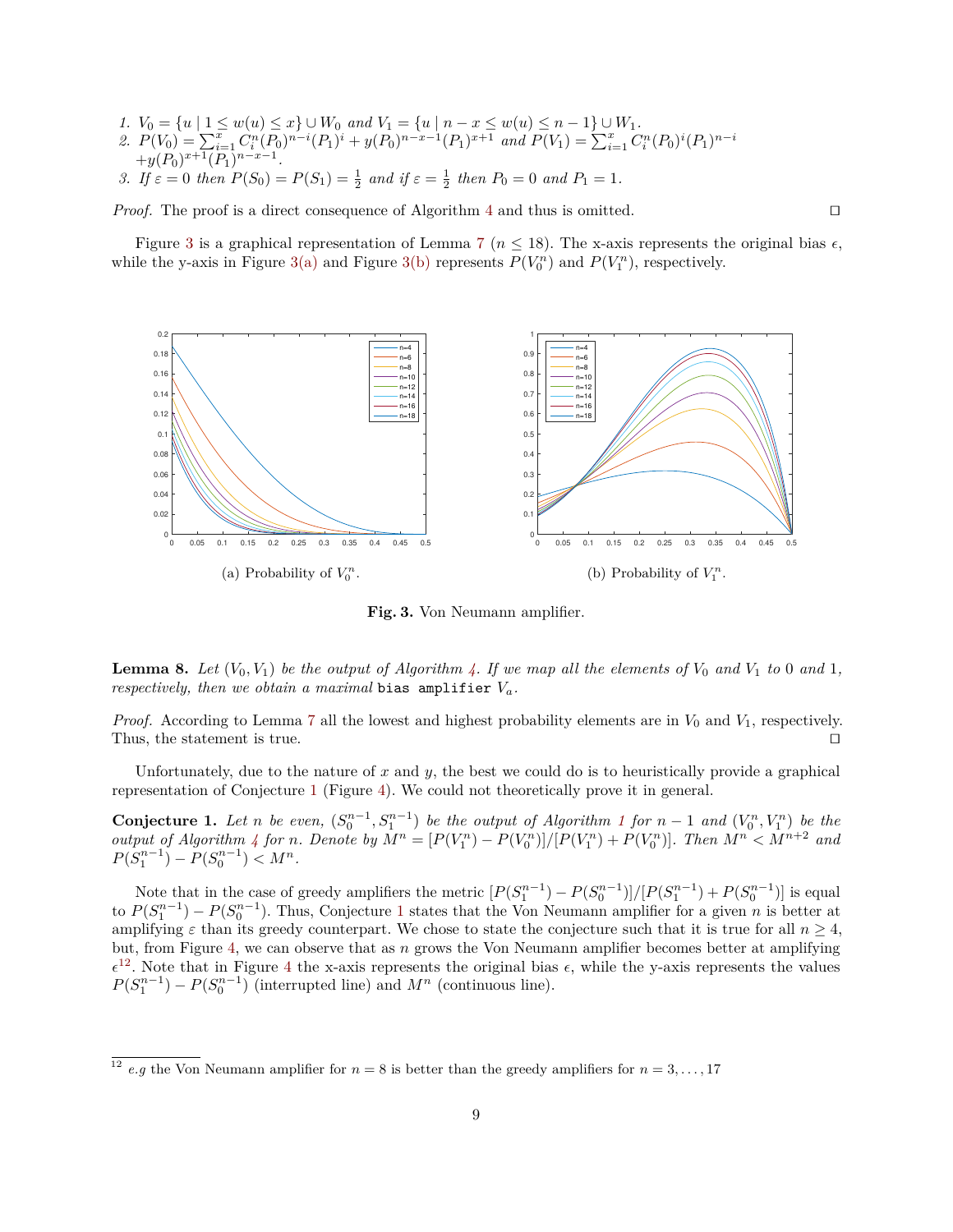<span id="page-9-2"></span>![](_page_9_Figure_0.jpeg)

**Fig. 4.** Comparing greedy amplifiers (interrupted line) with Von Neumann amplifiers (continuous line).

# <span id="page-9-1"></span>**5 Applications**

#### <span id="page-9-0"></span>**5.1 The Good**

RNG standards [\[11,](#page-14-1) [13\]](#page-14-2) require manufactures to implement some early detection mechanism for entropy failure. Health tests represent one such method for detecting major failures. There are two categories of health tests: startup tests and continuous tests. The former are one time tests conducted before the RNG starts producing outputs, while the latter are tests performed in the background during normal operation.

We propose a generic architecture for implementing health tests (Figure [5\)](#page-9-3). We first store data *D* (obtained from the noise source) in a buffer, then we apply a bias amplifier to it and obtain data *Da*. Next, we apply some lightweight tests on *Da*. If the tests are passed, the RNG outputs *D*, otherwise *D* is discarded. Note that the bias amplifier can be implemented as a lookup table, thus obtaining no processing overhead at the expense of  $\mathcal{O}(2^n)$  memory.

![](_page_9_Figure_6.jpeg)

<span id="page-9-3"></span>**Fig. 5.** Generic architecture for implementing health tests.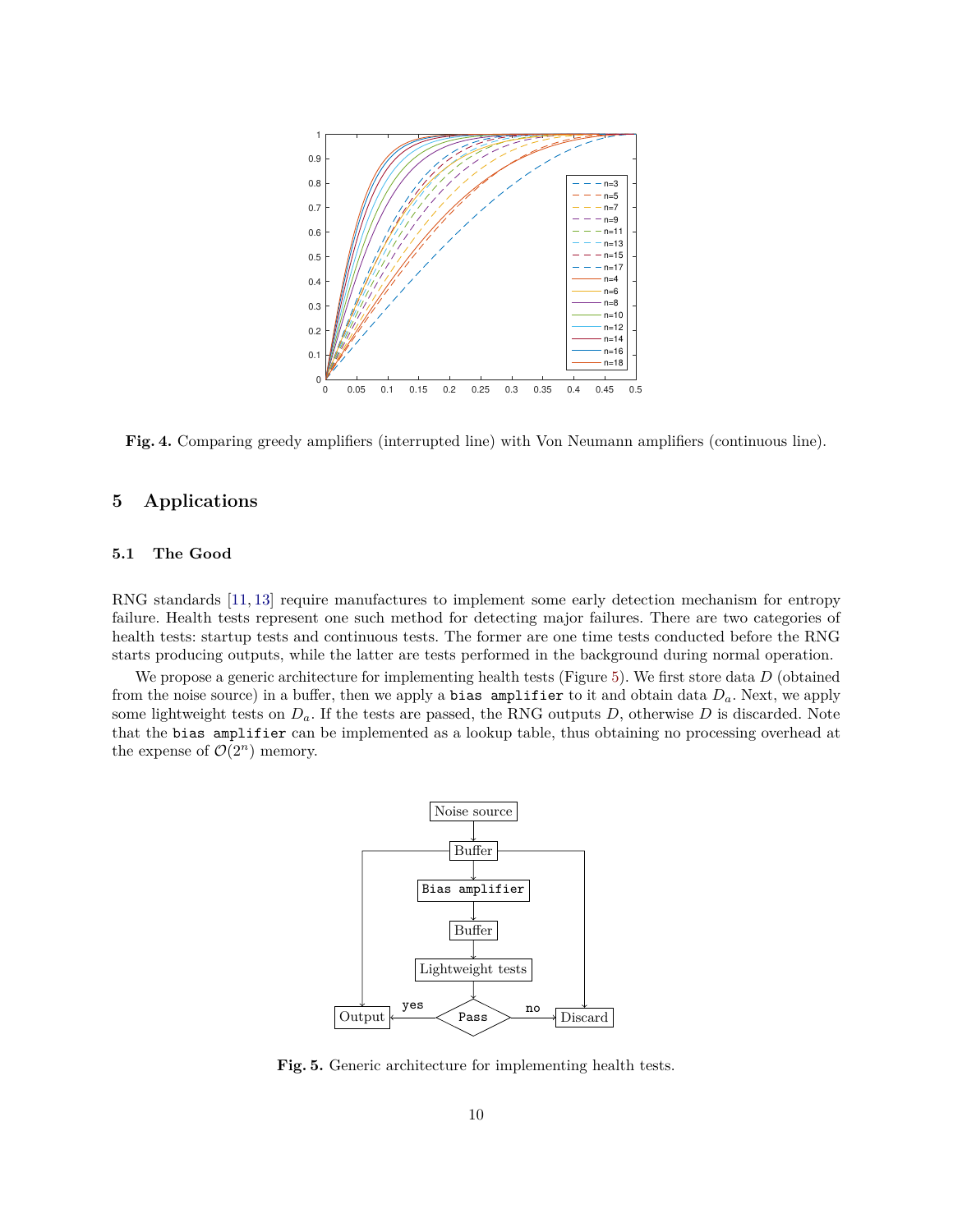In our instantiations we used the health tests implemented in Intel's processors [\[10\]](#page-14-8). Intel's health tests *H<sup>i</sup>* use a sliding window and count how many times each of the six different bit patterns (Column 1, Table [4\)](#page-10-0) appear in a 256 bit sample. An example of allowable margins for the six patterns can be found in Column 2, Table [4.](#page-10-0) The thresholds mentioned in Tables [4](#page-10-0) and [6](#page-11-0) were computed using  $10^6$  256 bit samples generated using the default RNG from the GMP library [\[3\]](#page-14-10).

We first propose a continuous test using the greedy amplifiers described in Section [3.](#page-1-1) Depending on the available memory we can use one of the greedy amplifiers and then apply *H<sup>i</sup>* . Note that *n* should be odd due to Lemma [4.](#page-3-4) If the health test are implemented in a processor it is much easier to use  $n = 4, 8, 16$ . From the health bounds presented in Table [4,](#page-10-0) we can observe that the differences between data without amplification and data with amplification are not significant. Thus, one can easily update an existing good  $RNG^{13}$  $RNG^{13}$  $RNG^{13}$  by adding an extra buffer and an amplification module, while leaving the health bounds intact. Note that due to the unpredictable number of output bits produced by a Von Neumann amplifier, greedy amplifiers are better suited for continuous testing.

<span id="page-10-0"></span>

| Bit pattern    | Allowable number of occurrences per sample |              |              |              |  |  |
|----------------|--------------------------------------------|--------------|--------------|--------------|--|--|
|                | without amp.                               | $n=3$ amp.   | $n=5$ amp.   | $n = 7$ amp. |  |  |
| $\overline{1}$ | 90 < m < 165                               | 88 < m < 165 | 89 < m < 167 | 90 < m < 165 |  |  |
| 01             | 45 < m < 83                                | 45 < m < 82  | 46 < m < 83  | 45 < m < 83  |  |  |
| 010            | 8 < m < 59                                 | 9 < m < 62   | 10 < m < 58  | 7 < m < 60   |  |  |
| 0110           | 1 < m < 38                                 | 2 < m < 34   | 2 < m < 35   | 2 < m < 34   |  |  |
| 101            | 10 < m < 59                                | 10 < m < 61  | 10 < m < 60  | 9 < m < 63   |  |  |
| 1001           | 1 < m < 35                                 | 2 < m < 36   | 0 < m < 35   | 1 < m < 35   |  |  |

**Table 4.** Health bounds for greedy amplifiers (amp.).

To test our proposed configuration and obtain some metrics (Table [5\)](#page-11-1) we conducted a series of experiments. More precisely, we generated 105000 256 bit samples using the Bernoulli distribution instantiated with the Mersenne Twister engine (mt19937) found in the C++ random library [\[1\]](#page-14-11). Then, we applied the bias amplifying filters from Table [4](#page-10-0) and counted how many samples are marked pass. In the case of raw data, a sample is marked pass<sup>[14](#page-10-2)</sup> if it passes the  $H_i$  test from Column 1, Table [4.](#page-10-0) In the case of bias amplification, if a 256 bit buffer  $b_a$  from  $D_a$  passes  $H_i$ , all the input buffers that where used to produce  $b_a$  are marked pass. Note that to implement our filters we used lookup tables and thus we had no performance overhead.

From Table [5](#page-11-1) we can easily see that when the bias is increased, the number of samples that are marked pass is lower than *H<sup>i</sup>* in the case of greedy amplifiers. Also, note that the rejection rate is higher as *n* increases. Thus, enabling us to have an early detection mechanism for RNG failure.

If the design of the RNG has a Von Neumann module, then Von Neumann amplifiers can be used to devise a startup test. Before entering normal operation, the Von Neumann module can be instantiated using the conversion table of the corresponding amplifier. For example, when  $n = 4$  one would use  $V_0 = \{0001, 0010, 0100\}$ and  $V_1 = \{0111, 1011, 1101\}^{15}$  $V_1 = \{0111, 1011, 1101\}^{15}$  $V_1 = \{0111, 1011, 1101\}^{15}$  instead of  $V_0 = \{0011, 0101, 0110\}$  and  $V_1 = \{1001, 1010, 1100\}^{16}$  $V_1 = \{1001, 1010, 1100\}^{16}$  $V_1 = \{1001, 1010, 1100\}^{16}$ . The resulting data can then be tested using  $H_i$  and if the test pass the RNG will discard the data and enter normal operation. Note that the first buffer from Figure [5](#page-9-3) is not necessary in this case. Note that Von Neumann amplifiers require  $n > 2$ , thus the speed of the RNG will drop. This can be acceptable if the data speed needed for raw data permits it, the RNG generates data much faster than the connecting cables are able to transmit or the raw data is further used by a pseudo-random number generator (PRNG).

<span id="page-10-1"></span><sup>&</sup>lt;sup>13</sup> that already has  $H_i$  implemented

<span id="page-10-2"></span><sup>&</sup>lt;sup>14</sup> The terminology used by Intel is that the sample is "healthy".

<span id="page-10-3"></span> $15$  the sets used to define the maximal Von Neumann amplifier

<span id="page-10-4"></span> $^{16}$  the sets used to define the Von Neumann corrector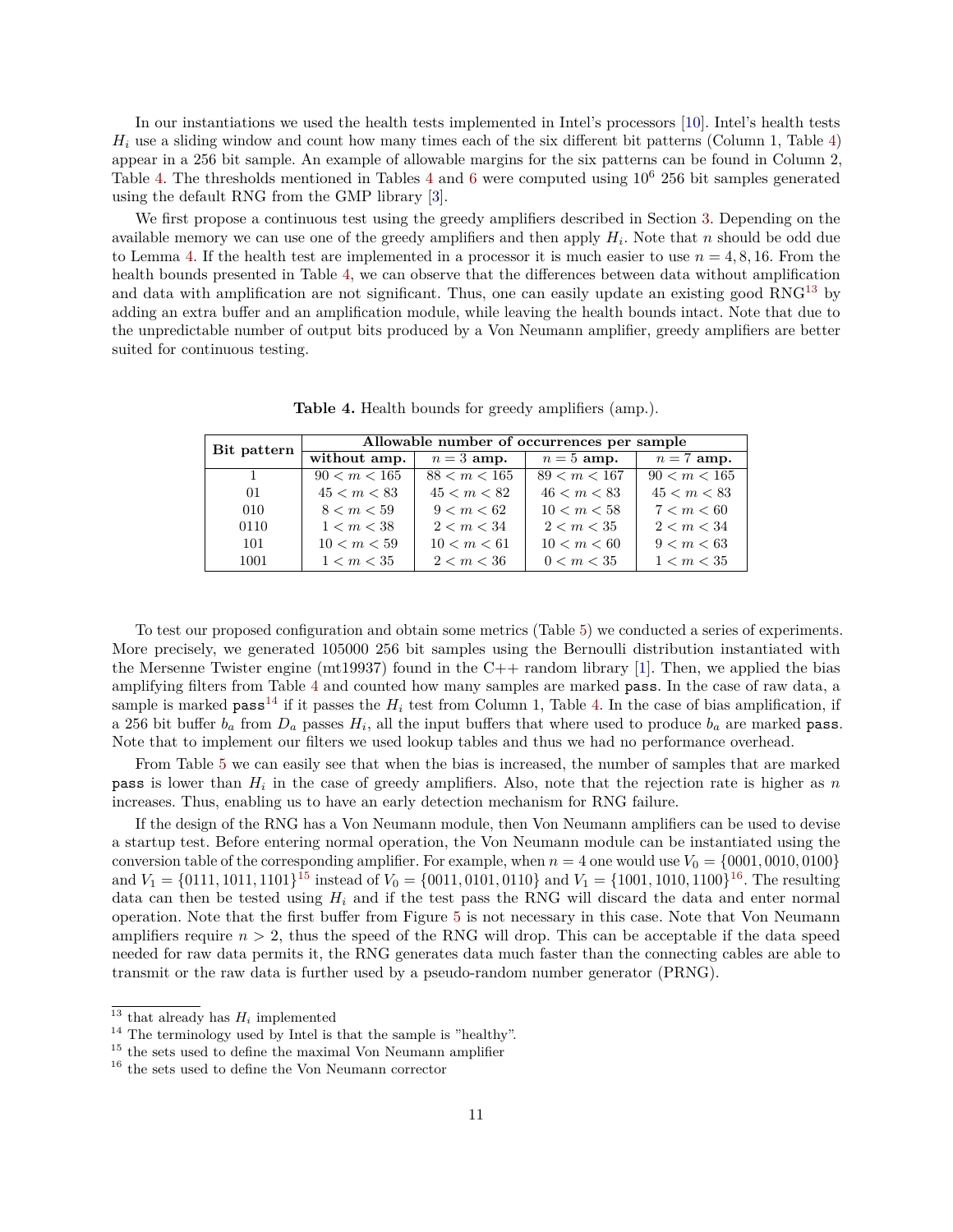<span id="page-11-1"></span>

|            | Number of samples marked pass |                |                |                         |  |  |  |
|------------|-------------------------------|----------------|----------------|-------------------------|--|--|--|
| $\epsilon$ | without amp.                  | $n=3$ amp.     | $n = 5$ amp.   | $\overline{n} = 7$ amp. |  |  |  |
| 0.00       | 104999                        | 104997         | 105000         | 105000                  |  |  |  |
| 0.01       | 104999                        | 104991         | 104990         | 105000                  |  |  |  |
| 0.02       | 104996                        | 104979         | 104945         | 104965                  |  |  |  |
| 0.03       | 104988                        | 104925         | 104685         | 104384                  |  |  |  |
| 0.04       | 104949                        | 104631         | 103545         | 101661                  |  |  |  |
| 0.05       | 104856                        | 103620         | 99370          | 91413                   |  |  |  |
| 0.06       | 104598                        | 100668         | 88845          | 69832                   |  |  |  |
| 0.07       | 104002                        | 93840          | 69810          | 41286                   |  |  |  |
| 0.08       | 102763                        | 81660          | 46110          | 17724                   |  |  |  |
| 0.09       | 100411                        | 64332          | 23460          | 5404                    |  |  |  |
| 0.10       | 96381                         | 44262          | 9005           | 1043                    |  |  |  |
| 0.11       | 89967                         | 26142          | 2625           | 105                     |  |  |  |
| 0.12       | 80849                         | 12882          | 570            | $\overline{0}$          |  |  |  |
| 0.13       | 69164                         | 5253           | 65             | $\overline{0}$          |  |  |  |
| 0.14       | 55856                         | 1704           | $\overline{0}$ | $\overline{0}$          |  |  |  |
| 0.15       | 41777                         | 420            | $\overline{0}$ | $\overline{0}$          |  |  |  |
| 0.16       | 29039                         | 87             | $\overline{0}$ | $\overline{0}$          |  |  |  |
| 0.17       | 18410                         | 21             | $\overline{0}$ | $\overline{0}$          |  |  |  |
| 0.18       | 10470                         | 6              | $\overline{0}$ | $\overline{0}$          |  |  |  |
| 0.19       | 5331                          | $\overline{0}$ | $\overline{0}$ | $\overline{0}$          |  |  |  |
| 0.20       | 2393                          | $\theta$       | $\overline{0}$ | $\overline{0}$          |  |  |  |
| 0.21       | 992                           | $\overline{0}$ | $\overline{0}$ | $\overline{0}$          |  |  |  |
| 0.22       | 335                           | $\overline{0}$ | $\overline{0}$ | $\overline{0}$          |  |  |  |
| 0.23       | 102                           | $\theta$       | $\overline{0}$ | $\overline{0}$          |  |  |  |
| 0.24       | 32                            | $\theta$       | $\overline{0}$ | $\theta$                |  |  |  |
| 0.25       | 11                            | $\overline{0}$ | $\overline{0}$ | $\overline{0}$          |  |  |  |
| 0.26       | $\overline{2}$                | $\overline{0}$ | $\overline{0}$ | $\overline{0}$          |  |  |  |

**Table 5.** Greedy amplifiers (amp.) metrics.

**Table 6.** Health bounds for Von Neumann correctors (corr.) and amplifiers (amp.).

<span id="page-11-0"></span>

| Bit pattern  | Allowable number of occurrences per sample |              |              |              |              |  |  |
|--------------|--------------------------------------------|--------------|--------------|--------------|--------------|--|--|
|              | $n=2$ corr.                                | $n=4$ corr.  | $n=4$ amp.   | $n=6$ corr.  | $n=6$ amp.   |  |  |
| $\mathbf{1}$ | 91 < m < 166                               | 88 < m < 166 | 91 < m < 167 | 89 < m < 167 | 90 < m < 168 |  |  |
| 01           | 45 < m < 84                                | 43 < m < 83  | 44 < m < 83  | 44 < m < 85  | 45 < m < 82  |  |  |
| 010          | 9 < m < 59                                 | 9 < m < 59   | 10 < m < 60  | 7 < m < 58   | 9 < m < 60   |  |  |
| 0110         | 2 < m < 37                                 | 1 < m < 33   | 1 < m < 36   | 2 < m < 35   | 2 < m < 33   |  |  |
| 101          | 8 < m < 61                                 | 10 < m < 58  | 11 < m < 61  | 10 < m < 57  | 8 < m < 60   |  |  |
| 1001         | 2 < m < 35                                 | 0 < m < 34   | 2 < m < 35   | 1 < m < 34   | 1 < m < 34   |  |  |

We also conducted a series of experiments to test the performance of the proposed startup test. This time, we generated data until we obtained 1000 256-bit samples, applied the bias correcting/amplifying filters from Table [6](#page-11-0) and counted how many of these samples pass the *H<sup>i</sup>* test from Column 1, Table [4.](#page-10-0) Another metric that we computed is the number of input bits required to generate one output bit.

Note that in Table [7](#page-12-0) we only wrote the  $n = 2$  corrector, since for  $n = 4, 6$  the results are almost identical. From Table [7](#page-12-0) we can easily observe that when the bias is increased the number of samples that pass  $H_i$  is lower than the corrector in the case of Von Neumann amplifiers. As in the case of greedy amplifiers, we can observe that the rejection rate is higher as *n* increases. The experimental data also shows that Von Neumann amplifiers perform better than the greedy amplifiers when rejecting bad samples.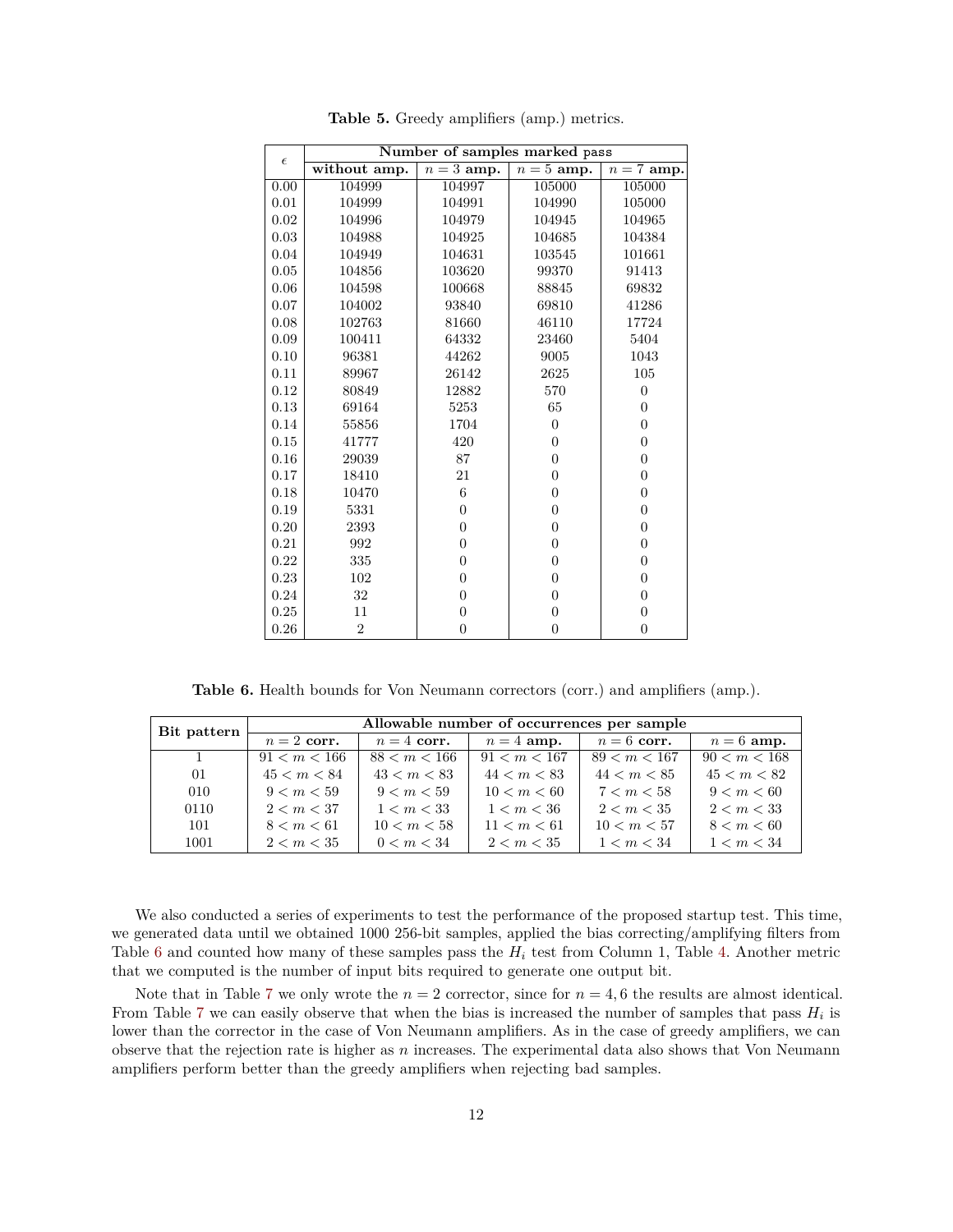| $\epsilon$ | Number of samples that pass $H_i$ |                |              |  |  |  |
|------------|-----------------------------------|----------------|--------------|--|--|--|
|            | $n=2$ corr.                       | $n = 4$ amp.   | $n = 6$ amp. |  |  |  |
| 0.00       | 1000                              | 1000           | 1000         |  |  |  |
| 0.01       | 1000                              | 1000           | 1000         |  |  |  |
| 0.02       | 1000                              | 1000           | 995          |  |  |  |
| 0.03       | 1000                              | 998            | 940          |  |  |  |
| 0.04       | 1000                              | 981            | 721          |  |  |  |
| 0.05       | 1000                              | 919            | 322          |  |  |  |
| 0.06       | 1000                              | 806            | 79           |  |  |  |
| 0.07       | 1000                              | 567            | 7            |  |  |  |
| 0.08       | 1000                              | 310            | 0            |  |  |  |
| 0.09       | 1000                              | 134            | 0            |  |  |  |
| 0.10       | 1000                              | 53             | 0            |  |  |  |
| 0.11       | 1000                              | 11             | $\Omega$     |  |  |  |
| 0.12       | 1000                              | $\overline{2}$ |              |  |  |  |

<span id="page-12-0"></span>**Table 7.** Von Neumann correctors (corr.) and amplifiers (amp.) metrics.

In Table [8](#page-12-1) we can see that more data is required to generate one bit as *n* grows. When the bias increases, we can observe that compared to Von Neumann correctors the throughput of the corresponding amplifiers is better. Thus, besides having an early detection mechanism, it also takes less time to detect if an RNG is broken if we use a Von Neumann amplifier.

<span id="page-12-1"></span>**Table 8.** Von Neumann correctors (corr.) and amplifiers (amp.) throughput.

| $\epsilon$ | Number of input bits per number of output bits |             |            |             |                         |  |  |  |
|------------|------------------------------------------------|-------------|------------|-------------|-------------------------|--|--|--|
|            | $n=2$ corr.                                    | $n=4$ corr. | $n=4$ amp. | $n=6$ corr. | $\overline{n} = 6$ amp. |  |  |  |
| 0.00       | 3.9958                                         | 10.6646     | 10.6751    | 19.1374     | 19.2776                 |  |  |  |
| 0.01       | 3.9978                                         | 10.6690     | 10.6817    | 19.1873     | 19.2548                 |  |  |  |
| 0.02       | 4.0044                                         | 10.6852     | 10.6885    | 19.2513     | 19.2017                 |  |  |  |
| 0.03       | 4.0106                                         | 10.7272     | 10.6873    | 19.3623     | 19.0892                 |  |  |  |
| 0.04       | 4.0202                                         | 10.7956     | 10.6900    | 19.5129     | 18.9534                 |  |  |  |
| 0.05       | 4.0352                                         | 10.8755     | 10.6952    | 19.7228     | 18.7933                 |  |  |  |
| 0.06       | 4.0531                                         | 10.9713     | 10.6980    | 20.0087     | 18.5889                 |  |  |  |
| 0.07       | 4.0755                                         | 11.1025     | 10.6876    | 20.3259     | 18.3405                 |  |  |  |
| 0.08       | 4.1013                                         | 11.2489     | 10.6709    | 20.7180     | 18.0855                 |  |  |  |
| 0.09       | 4.1264                                         | 11.3916     | 10.6841    | 21.1418     | 17.8104                 |  |  |  |
| 0.10       | 4.1594                                         | 11.5733     | 10.6823    | 21.6591     | 17.5187                 |  |  |  |
| 0.11       | 4.1956                                         | 11.7824     | 10.6862    | 22.2298     | 17.2154                 |  |  |  |
| 0.12       | 4.2362                                         | 12.0062     | 10.7001    | 22.8814     | 16.9006                 |  |  |  |

#### **5.2 The Bad**

One can easily turn the benign architecture presented in Figure [5](#page-9-3) into a malicious architecture (Figure [6\)](#page-13-1). In the new proposed configuration, health tests always output pass and instead of outputting *D* the system outputs *Da*.

The malicious configuration can be justified as a bug and can be obtained from the original architecture either by commenting some code lines (similarly to [\[6\]](#page-14-4)) or by manipulating data buffers (similarly to [\[7\]](#page-14-5)). Note that code inspection or reverse engineering will reveal these so called bugs. A partial solution to detection can be implementing the architecture in a tamper proof device and deleting the code if someone tinkers with the device. Another partial solution is embedding the architecture as a submodule in a more complex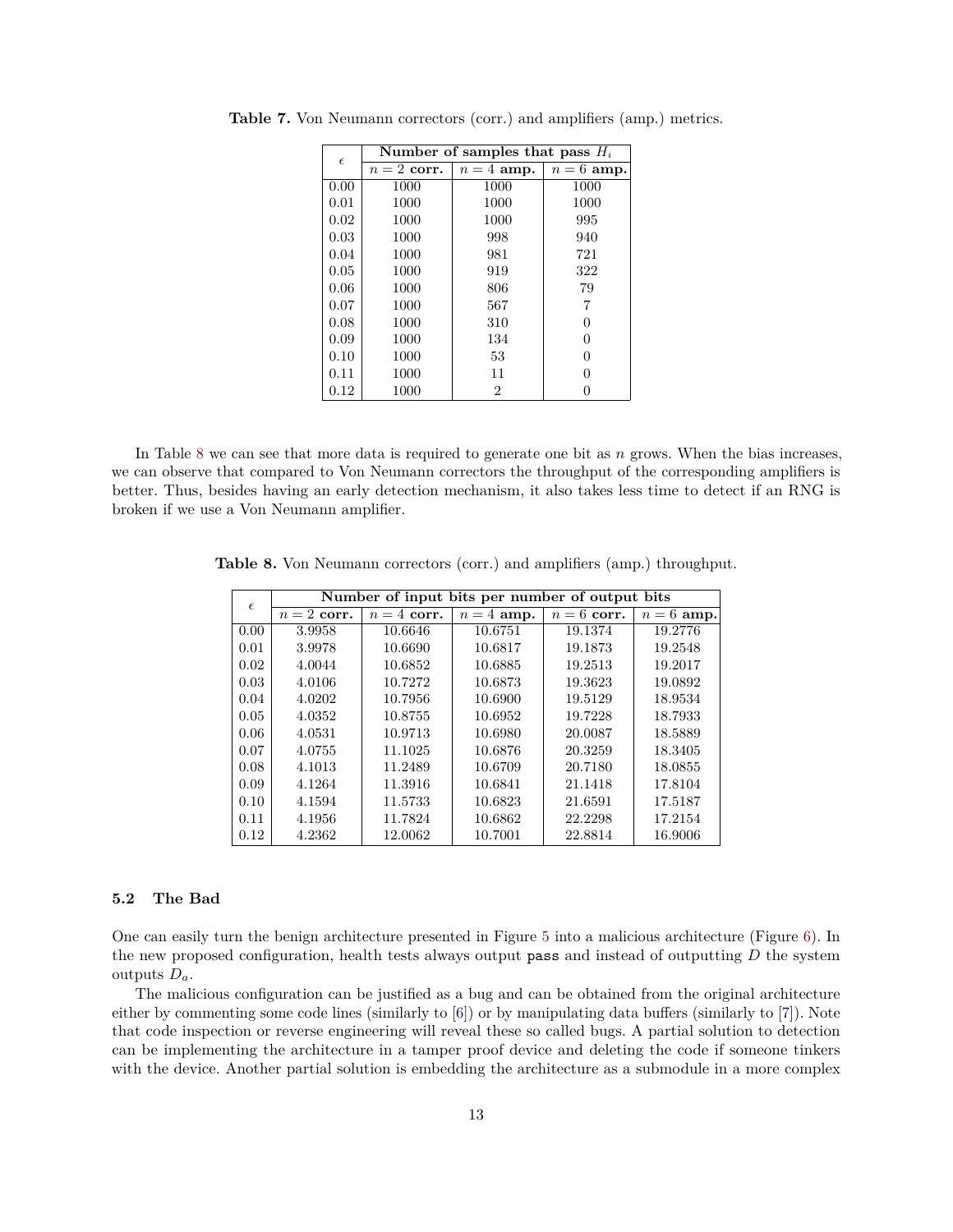architecture (similarly to [\[6\]](#page-14-4)). This solution is plausible due to the sheer complexity of open-source software and the small number of experts who review them [\[5\]](#page-14-12).

![](_page_13_Figure_1.jpeg)

<span id="page-13-1"></span>**Fig. 6.** Generic architecture for infecting RNGs.

Another problem is that the RNG will output *Da*s instead of *D*s and this translates to lower data rates. A possible solution to this problem is to use *D<sup>a</sup>* as a seed for a PRNG and then output the data produced by the PRNG. Thus, raw data is never exposed. A problem with this approach is that in most cases the PRNG will also mask the bias. The only case that is compatible with this approach is when the bias is large. Therefore one can simply use an intelligent brute force to find the seed. Hence, breaking the system.

A more suitable approach to the aforementioned problem is to use a pace regulator [\[9\]](#page-14-13). This method uses an intermediary buffer to store data and supplies the data consumer with a constant stream of bits. Unfortunately, if data requirements are high, then the regulator will require a lot of memory and in some cases the intermediary buffer will be depleted. Thus, failing to provide data.

A solution specific to greedy amplifiers is to implement in all devices a neutral filter after *D* and output the resulting data  $D_n$ . Thus, when a malicious version of the RNG is required, one can simply replace the conversion table of the neutral filter with the conversion table of the corresponding bias amplifier. For example, when  $n = 3$  one would change  $S_0 = \{000, 001, 010, 100\}$  and  $S_1 = \{111, 110, 101, 100\}^{17}$  $S_1 = \{111, 110, 101, 100\}^{17}$  $S_1 = \{111, 110, 101, 100\}^{17}$  with  $S_0 = \{000, 001, 010, 100\}$  and  $S_1 = \{111, 110, 101, 011\}^{18}$  $S_1 = \{111, 110, 101, 011\}^{18}$  $S_1 = \{111, 110, 101, 011\}^{18}$ . It is easy to see that in this case both  $D_n$  and  $D_a$ have the same frequency.

Since we are modifying the statistical properties of the raw data, a simple method for detecting changes is black box statistical testing (for example using [\[2\]](#page-14-14)). Thus, if a user is getting suspicious he can detect the "bugs". Again, a partial solution is to implement the malicious architecture as a submodule inside a more complex architecture either in tamper proof devices, either in complex software. Thus, eliminating the user's access to raw data.

# <span id="page-13-0"></span>**6 Conclusions**

In our paper we studied and extended bias amplifiers, compared their performance and provided some possible applications for them. Even thou in its infancy, this area of research provides insight into what can go wrong with a RNG.

<span id="page-13-2"></span> $^{17}$  the sets used to define the neutral filter  $\,$ 

<span id="page-13-3"></span> $^{18}$  the sets used to define the maximal greedy amplifier